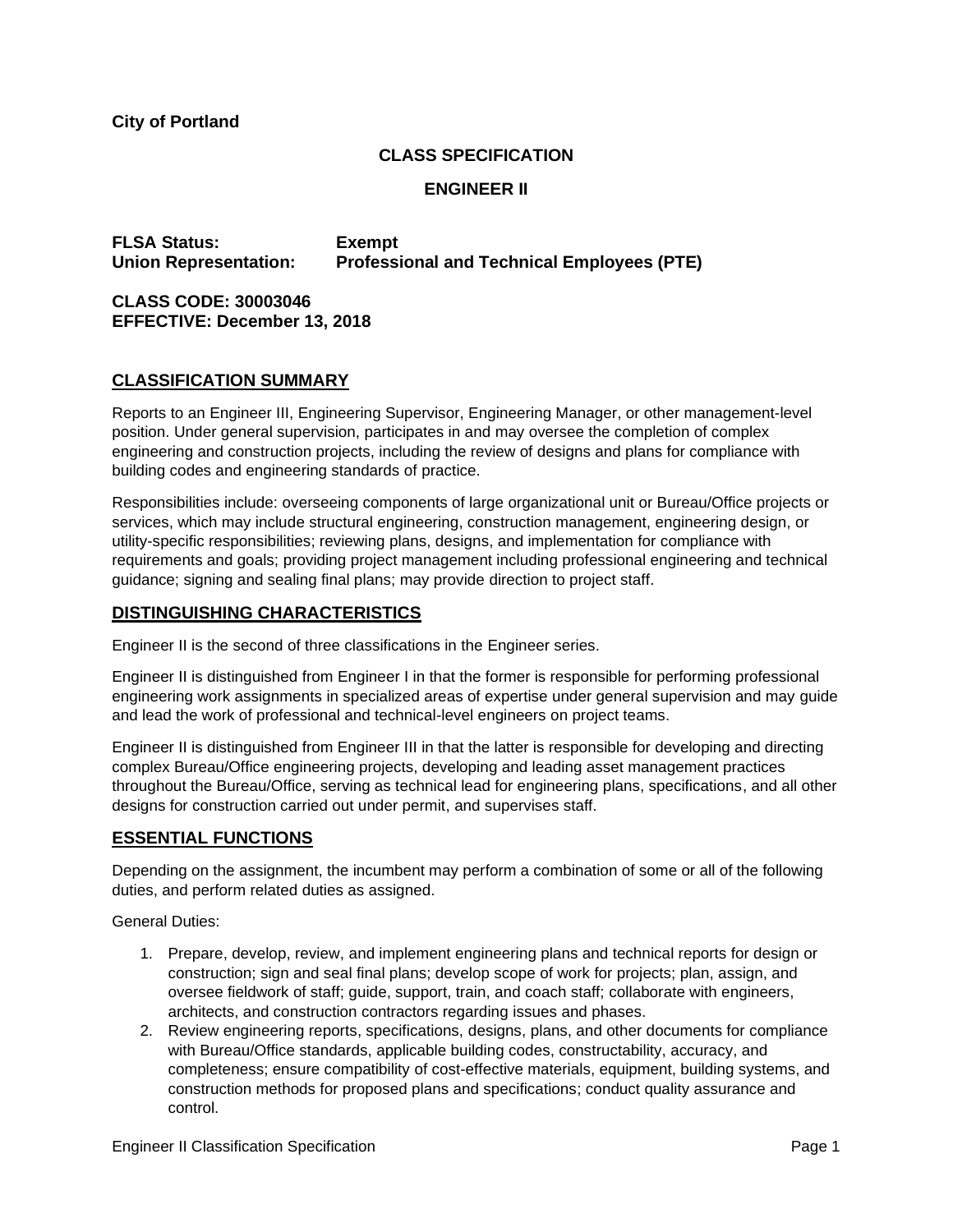- 3. Ensure project compliance with all relevant federal, state, and local laws, regulations, ordinances, codes and policies, and Bureau/Office policies and procedures.
- 4. Perform as project Engineer of Record or project manager on capital and public infrastructure projects within area of specialization; establish priorities, track budgets and schedules, develop work processes and procedures to meet goals, and direct work of professional and technical staff, consultants, and contractors.
- 5. Draft competitive bidding documents; assist in the bidding and awarding of contracts; administer contracts and approve payments to contractors.
- 6. Provide input for annual Bureau/Office plan and budget development, and policy, processes, and standards; participate in development of standards and policies in area of specialization.
- 7. Coordinate with federal, state, county, and local agencies to ensure requirements, permits, notifications, and hearings are completed on schedule.
- 8. Prepare and process required documentation for assigned projects; ensure maintenance of detailed records of project activities, findings, progress, and results; prepare design drawings, and specifications, engineering studies, technical reports, documentation, and other correspondence.
- 9. Participate in committees, task groups, community outreach, and meetings.

#### **SUPERVISION RECEIVED AND EXERCISED**

The work of this classification is performed under general supervision by an Engineering Supervisor, Engineering Manager, or other management-level position.

This classification has no supervisory responsibilities, but may lead and provide oversight to professional and technical engineering positions and other staff depending on the project.

# **KNOWLEDGE/SKILLS/ABILITIES REQUIRED**

- 1. Knowledge and understanding of engineering theory, principles, practices, costs, construction techniques, trends, regulations, standards, equipment, and materials related to the area of specialization or organizational unit.
- 2. Knowledge of engineering administration, project and program planning and management, organization principles, and management fundamentals and methods.
- 3. Knowledge of budgeting, scheduling, cost control, safety, and administrative practices.
- 4. Knowledge of relevant laws, statutes, regulations, and policies that pertain to the area of specialization or unit, and the ability to interpret and apply them.
- 5. Knowledge of information technology and computer capabilities applicable to engineering, design, project management, and business aspects of the area of specialization or unit.
- 6. Ability to oversee, lead, train, and evaluate the work of non-technical, technical, and professional staff.
- 7. Ability to establish and maintain effective working relationships with management, staff, and others encountered in the course of work.
- 8. Ability to communicate effectively, both verbally and in writing, to management, technical, and non-technical staff.
- 9. Ability to develop, review, authorize, and interpret technical engineering plans and specifications.
- 10. Ability to operate engineering field equipment and instruments related to the area of specialization or unit.
- 11. Ability to utilize engineering- and City-specific software, and general office software.

#### **MINIMUM QUALIFICATIONS REQUIRED**

Any combination of education and experience that is equivalent to the following minimum qualifications is acceptable.